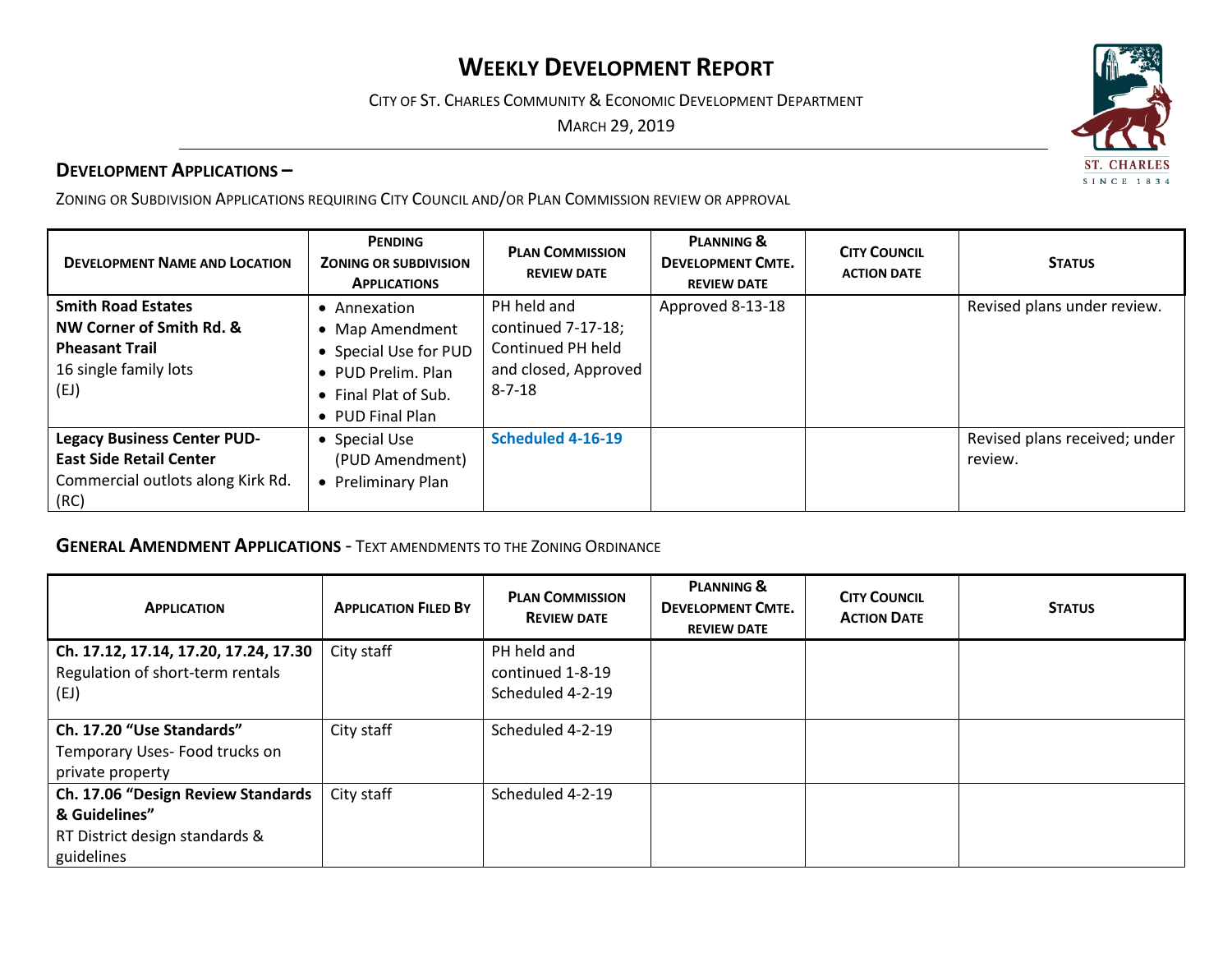## **FINAL PLATS OF SUBDIVISION** – PLATS SUBMITTED FOR CITY COUNCIL APPROVAL AND RECORDING

| <b>DEVELOPMENT NAME AND LOCATION</b> | <b>PLAN COMMISSION</b><br><b>REVIEW DATE</b> | <b>PLANNING AND</b><br><b>DEVELOPMENT CMTE.</b><br><b>REVIEW DATE</b> | <b>CITY COUNCIL</b><br><b>APPROVAL DATE</b> | <b>FINAL PLAT</b><br><b>RECORDING</b><br><b>DEADLINE</b> | <b>STATUS</b>                    |
|--------------------------------------|----------------------------------------------|-----------------------------------------------------------------------|---------------------------------------------|----------------------------------------------------------|----------------------------------|
| <b>Cityview</b>                      | N/A                                          | Approved 6-11-18                                                      | Approved 9-17-18                            | $9 - 17 - 20$                                            | Final Plat to be submitted for   |
| 895 Geneva Rd.                       |                                              |                                                                       |                                             |                                                          | signatures.                      |
| 4-lot single-family subdivision      |                                              |                                                                       |                                             |                                                          |                                  |
| <b>Prairie Center</b>                | Approved 6-19-18                             | Approved 7-9-18                                                       | Approved 7-16-18                            | $7 - 16 - 20$                                            | Final Plat signed and ready for  |
| Resubdivision of Lot 5 for Anthony   |                                              |                                                                       |                                             |                                                          | recording. Released to           |
| Place                                |                                              |                                                                       |                                             |                                                          | applicant for clerk signature.   |
| <b>Parkside Reserves</b>             | Approved 9-19-17                             | Approved 10-9-17;                                                     | Approved 5-21-18                            | $5 - 21 - 20$                                            | IGA with Geneva signed.          |
| 1337 Geneva Rd.                      |                                              | IGA approved                                                          |                                             |                                                          | Final Plat of Subdivision to be  |
| Three lot townhome subdivision;      |                                              | $5 - 14 - 18$                                                         |                                             |                                                          | submitted for signatures.        |
| 1 building, 3 townhome units         |                                              |                                                                       |                                             |                                                          |                                  |
| <b>Meijer Outlot Development</b>     | N/A                                          | Approved 8-13-18                                                      | Approved 8-20-18                            | $8 - 20 - 20$                                            | Plat signed by City, released    |
| Resubdivision of Meijer lot for      |                                              |                                                                       |                                             |                                                          | for external signatures. Plat of |
| commercial outlot                    |                                              |                                                                       |                                             |                                                          | Easement to be submitted.        |
| <b>Crystal Lofts Townhomes</b>       | Approved 9-4-18                              | Approved 9-17-18                                                      | Approved 11-5-18                            | $11 - 5 - 20$                                            | Mylar submitted for City         |
| 214 S. $13^{th}$ Ave.                |                                              |                                                                       |                                             |                                                          | signatures. Waiting for          |
| Subdivision of Phase 1               |                                              |                                                                       |                                             |                                                          | financial guarantee.             |